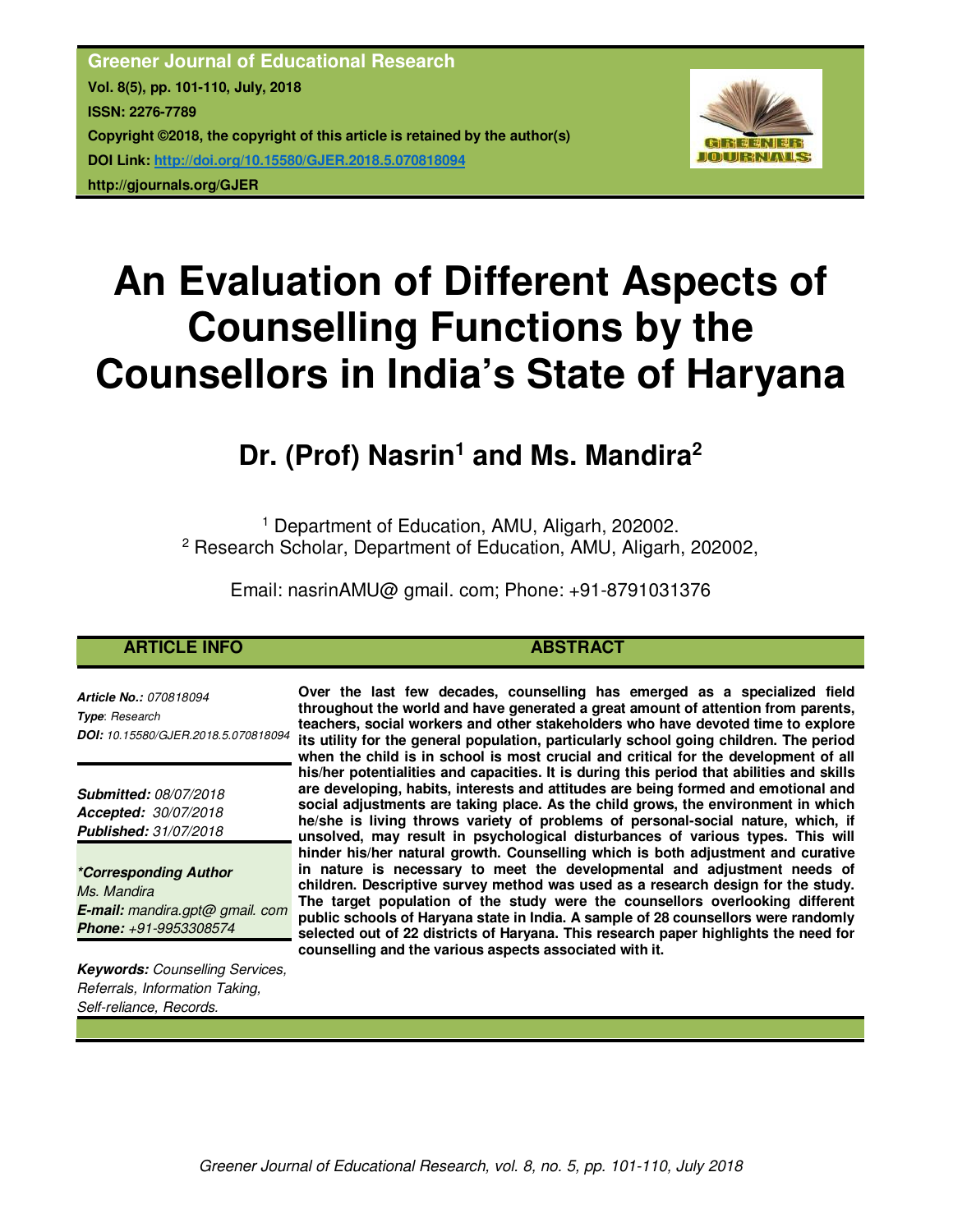#### **INTRODUCTION**

#### *Counsellors are substantially instrumental for the progress of the schools*

Respondents of the present study included 28 counsellors of the purposefully selected 28 public schools located in Haryana (India). The study focused on identifying the various aspects as understood by the counsellors themselves. It was assumed that exposure and association with the programmes organized by the counsellors could lead to the students developing some kind of perceptions and attitudes towards these programmes. Counselling is a continuous process (Gybsers & Henderson, 2000). It is given to develop the skill of self-help. The most important and effective period for such help is at the time when habits, ideals and attitude are being formed and techniques developed. Counselling given at this time will greatly reduce the need for help later and will increase the ability to choose occupational, civic and social activities wisely in adult life (Ali, M., 2013)

It is expected from schools to provide opportunities to students just not to complete a course successfully but to empower them to be successful in their life to come (Dash, B.N. & Dash, N. 2014). The whole question of being successful depends upon the help from expertise that nurtures them from the beginning. In present age, counselling services in the schools are taken carelessly that impacts the students in many ways (Johnson, W.H. 1987). The student's unrest, indiscipline, strikes, disobeying of the parents and elders, indulging in unsocial activities may be accepted as a result of lack of proper help to the students (Joneja, G.K., 1992). School counselling services for school students are designed to address the physical, emotional, social, and academic difficulties in adolescents. These services foster positive attitude towards school learning and work and hence improve academic achievement. School counselling plays a vital role in removing the educational, personal, social, and other similar problems of students Mussen, T. (1990). The objectives of school counselling services is to assist the student in fulfilling their basic physiological needs, understanding themselves and acceptance of others. Counselling services also helps in developing association with peers, balancing between permissiveness and controls in the educational setting and realizing pragmatic achievements (Arbuckle, D. S., 1998). Counselling related work can be designed to alleviate the problems of the students or to help in the prevention of these problems from occurring. The former functions are therapeutic in nature. This paper focuses on this important aspect of counselling. The problems of the students are dealt by the counsellors both in the context of family and school. Counselling process entails individual and group sessions with the students, meeting the teachers and parents to discuss specific problems of the students, taking help of other professionals, if

required. It also includes working out systems within the school to take referrals and case histories, conducting tests wherever required and providing suitable interventions. The counsellors can use different approaches and skills in the counselling sessions they take (Mcmanama, O., Brian, C. & Clifford, D. 2011).

Services range from providing temporary support, crises intervention, long and short term therapy, to preparation of the client for referral to outside resources (Bengali, A. 1991). The actual counselling process in schools has been looked into by finding out the different aspects counselling programme within the facilities available to the functionaries. This has been done by determining the type of referrals, assessment made by the functionaries, counselling procedures followed and interventions given. Along with this the duration and place of meeting have been examined to see whether the procedure is actually conducive for providing effective counselling to students or not. Record-keeping is an important aspect of the whole exercise which has also been included in this paper.

#### *1. Referrals*

The dictionary meaning of "referral" is *to arrange to see the consultant* (Oxford Dictionary)*.* As mentioned earlier, any interaction with the counsellor where the student communicate with him/her seeking guidance for a problem which the student, principal, his/her teachers or parents feel that an expert's intervention is required, is a "referral". Sometimes the counsellor herself/himself may identify a student needing counselling. The most common pattern is for the administrators to refer pupils for counselling and for the counselling functionaries to respond separately to each individual pupil. Cases are referred to the counselling functionary by the principals, teachers, and parents. Sometime, the students come to the functionaries on their own also, which is quite an insight. The counsellors were asked as to who commonly referred cases to them. Their responses are tabulated in Table 1.

| <b>S. No.</b> | <b>Referred by</b>  | <b>Total</b><br>$N = 28$ |
|---------------|---------------------|--------------------------|
|               | Teachers            | 21                       |
| 2             | Students themselves | 19                       |
| З             | Principal           | 10                       |
|               | Own Observation     | 10                       |
| 5             | Parents             |                          |

**Table 1: Referrals made to the Counsellors (Multiple responses were received)** 

#### *Q. Who refers the cases of students to you, most frequently?*

All functionaries reported that there is more than one source of referral to them. Most referrals made to the counsellors are either by the teachers or are self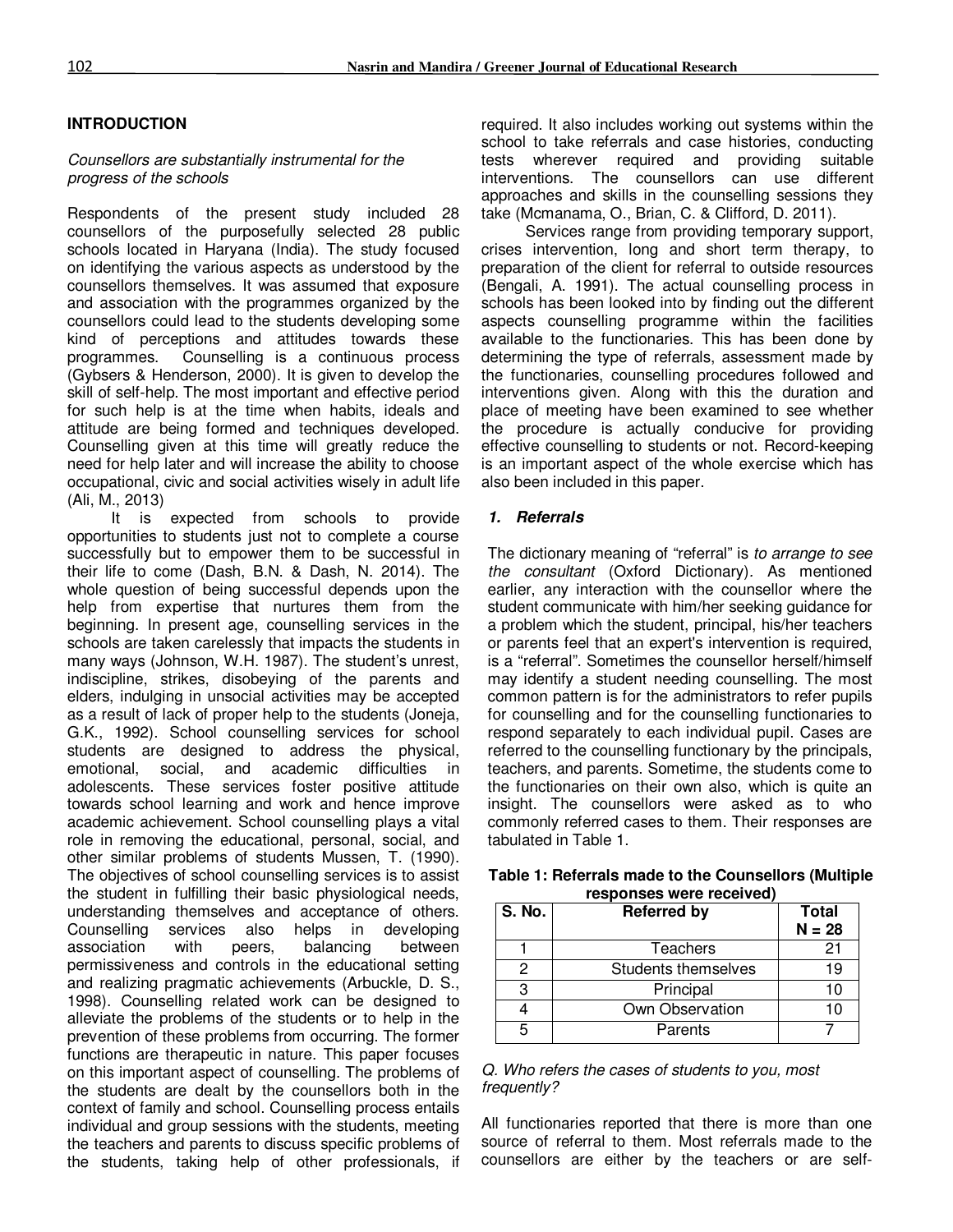referrals by the students. Referrals made by the principals and those identified by the counsellors themselves are equally common. The counselling functionaries usually identify students in need of counselling while interacting with them or observing them whenever they get the opportunity. Parents refer cases to the counselling functionaries most infrequently which is alarming since parents are supposed to be in maximum touch with their wards.

The counsellors further reported that principals usually refer problems that are serious in nature, affecting the child emotionally and behaviorally or related to school discipline. Among teachers, mostly it is the class-teachers, who refer the cases to the counsellors; although in some cases the subject teachers also identify students with problems and refer them to the functionaries. Usually teachers refer cases of academic problems. Few parents come forth with problems of their children. The usual practice followed by parents is to first discuss the problems with the class teacher. Even when they come to meet the counselling functionaries, it is usually on the advice of teachers. Self-referrals are commonly from those students who are either in regular contact with the counselling functionary who know them as teachers or supervisors of community service. These are mostly for career related or personal problems.

Although individual cases were not analyzed in this study, an effort was made to get a general idea about the type of referrals. This was done by asking the functionaries to broadly classify the total number of cases counseled by them into short-term and long-term cases and also whether they were related to academic, career related or personal problem. A combination of both these gave a fairly good idea about the counselling work undertaken.

Categorization into short term and long term cases did not elicit enough learning for want of proper records. The counsellors mentioned about duration of cases handled by them by recalling which was not found sufficiently authentic by the researcher to subject it to further analysis. This exercise, however, gave some idea about the nature of cases handled by them. The number of referrals made to counsellors varied vastly from 10-200 per year. The number of referrals included both short term and long term cases. For getting a better understanding of short-term and long-term cases, the former were defined as those in which the counsellors meets the student for less than three times and longterm cases were those where they had met more than thrice. The short-term meetings with the counsellors

could just be for information sharing or the students may feel the need to just discuss some matter, which may be bothering them only temporarily. The counsellors were asked to broadly categorize these referrals according to the number of time they had met the students. On the whole it was found that the counsellors are dealing with more cases requiring short-term intervention than long term counselling. The counsellors were then asked to categories the cases according to the nature of different problems that is academic, vocational, and personal problems. These answers have been tabulated in Table 2.

| <b>S. No.</b> | <b>Type of Referrals</b>   | Total<br>$N = 28$ |
|---------------|----------------------------|-------------------|
|               | <b>Vocational Problems</b> | 12 (42.85 %)      |
| 2             | <b>Academic Problems</b>   | 10 (35.71 %)      |
| 3             | <b>Personal Problems</b>   | 6(21.42%)         |

**Table 2: Nature of Referrals to the Counsellors (In Percentages)** 

Q. *How many cases have been referred to you in the last academic session, in (i) students needing vocational/career guidance (ii) problems related to academics, and (iii) problems related to self, peer, family or school ?* 

Further analysis reflects that the most frequent referrals made to the functionaries are vocation/career related. Majority of these cases were self-referrals by students than referrals by principals, teachers or parents. Followed by this category were problems related to academic performance of students. There seems to be a general rise in referrals for scholastic problems. Among the three categories of problems, personal problems (only 21.42%, Table 2) were least frequently referred to the counsellors.

There are studies that suggest that mental health problems are on the rise, the counsellors are being referred more cases with academic or career related problems. Although fewer cases were referred for personal problems, it was considered important to gain an insight into the nature of personal problems of students also. The counsellors were asked to list in order of priority the nature of personal problems handled by them. Their responses were then compiled to get the frequency for each of the categories.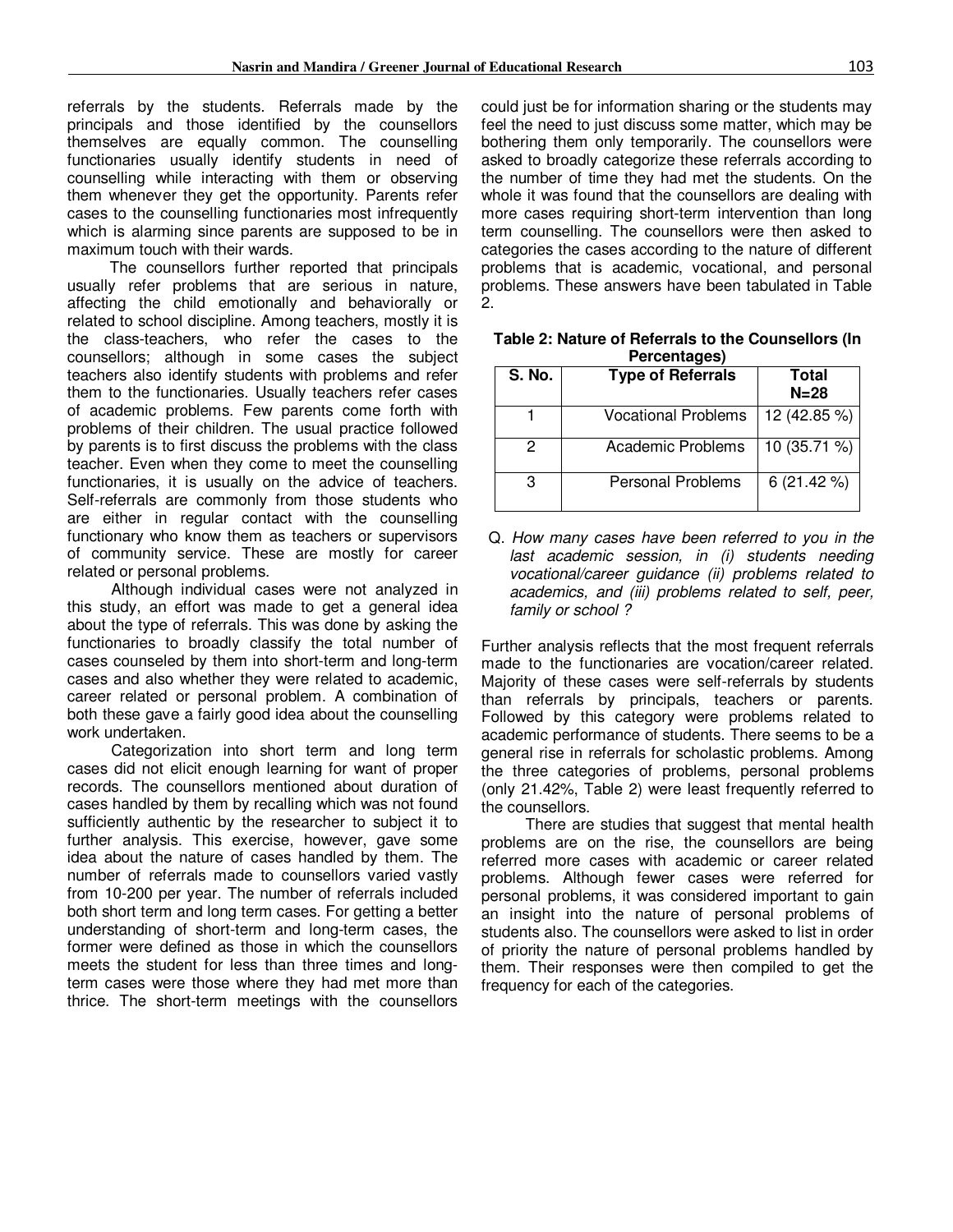

#### *Q. Please mention in order of priority the frequency of dealing with counselling cases? Behavioral, emotional, adjustment with peer/parent/staff member, sex/health related problem.*

Among the personal problems referred to the counsellors, the most common ones were behavioural and emotional problems of the school going students. Behavioural problems including discipline problems were overtly manifested. Emotional problems were those where the problem did not necessarily manifest into overt symptoms. These problems are usually undermined in an effort to make the child perform better academically. It is an area where the counsellors can make a significant contribution by working with students, staff and parents. On many occasions, the identification of a problem may require a specialist's opinion. These may range from psychological problems, learning disabilities and speech problems etc.

It was seen that 16 out of 28 counsellors took the help of other professionals especially those of special educators and clinical psychologists. Others referred such cases to psychiatrists. Students do face problems related to their peer group, parents and staff members. But such cases were not referred very frequently. Peer related problems were mostly related to the opposite sex. The least commonly referred problems were sex and health related. It is difficult to distinguish between interpersonal problems with opposite sex and sex related problems from this analysis. It requires more detailed information. As far as health related problems are concerned, some functionaries consulted ENT (Ear, Nose and Throat) specialists to detect auditory problems. But there is no intervention by these specialists on a regular basis. Their assistance is sought whenever found necessary.

Thus it was seen that it is the teachers who are the most common sources for referrals to the counsellors followed by the students themselves. Regarding the nature of referrals, there is a predominance of problems related to career and academic problems. This appears to be the reason for most counselling sessions being short term. Among the personal problems, behavioural and emotional find

more prominence and certain areas like sex and health related problems get side-lined. It would perhaps be better to deal with these areas at the preventive level, which is not the focus of this research paper.

#### *2. Information Taking and Assessment*

After the case has been referred, before the counsellors provides intervention, it is necessary to first gather all relevant information and make an assessment of the problem (Pandey 2007). The procedure followed for collecting information and making assessment about the child was also explored. In schools, most of the referrals are made by personally speaking to the counsellors or by filing up a Performa designed for the purpose. This Performa has some basic information about the child. The preliminary information collected was basically from the student and the counsellors own observation. Supporting information from teachers and parents was useful, but it was not collected in a structured manner. The most common procedure is that the cases are referred by school teachers by discussing them with the counsellors. If the students come on their own, the counsellor meets the class teacher for more information. In three schools under study, referrals were centralized wherein the cases are routed through the principal.

In one school, the principal refers all cases to the functionary, whosoever the principal feels requires counselling. In three other schools, a record of all students with problems is maintained in the office and those with discipline problems are referred to the counsellors. When asked for the reason for this system, the counsellor told the researcher that since there are no prescribed systems for referral; each principal devises their own. The counsellors plan their interventions based on this available information. If they need a specialist's assessment, they would then refer cases to child psychologists.

The psychologists or other functionaries dealing with the problems of children often use psychometric tests as aids in assessment. These are scientific tools, which are meant to give credibility to assessment made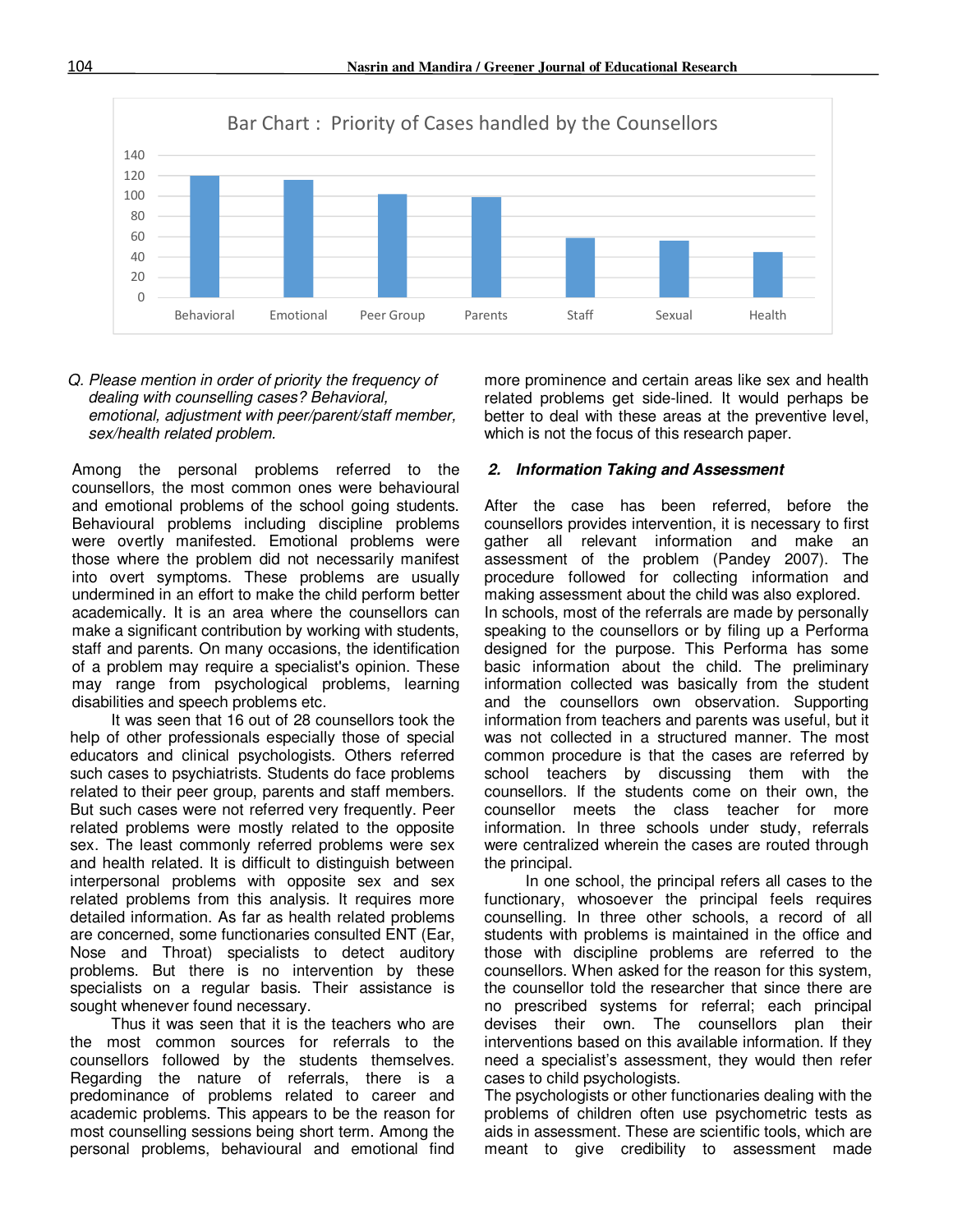(Srivastava, K.K., 2007). Psychological tests have been devised and are used primarily for the determination and analysis of individual differences in general intelligence, specific aptitudes, educational achievement, vocational fitness and non-intellectual personality traits. These have also long been used for a variety of psychological, educational, cultural, and sociological and employment studies of groups rather than for the study, of a particular individual. Their usages by the counsellors were also examined by the researcher as these psychological tests are developed and standardized by renowned educationists and psychologists. The researcher was also interested in knowing the active linkages of various theories that she had been teaching at the university, with some of the standardized tests which were used by the counsellors.

| Table 3: Type of Tests Used by the Counsellors |
|------------------------------------------------|
| (Multiple answers were received)               |

| S. No. | <b>Tests Used</b>        | <b>Total</b><br>$N=28$ |
|--------|--------------------------|------------------------|
|        | <b>Aptitude Tests</b>    | 18                     |
| 2      | I. Q. Test               | 14                     |
| 3      | <b>Personality Tests</b> | 13                     |
|        | None                     | 06                     |

#### *Q. Which tests have you made use of personally in the school? Aptitude / I. Q / Personality tests? Specify the test(s) used.*

Most of the school counsellors were found to be using tests. They usually use aptitude and I.Q. tests. Some counsellors used Personality Tests for educational assessment of the child. Examples of tests used by the counsellors are Raven's Progressive matrices test, Jalota's General Mental Ability Test, Bhatia's Battery of Performance Test, Thematic Apperception Test, Children's Apperception Test, and Differential Aptitude Test Battery etc. They also use interest inventories with students. The private schools purchase these tests as per the suggestions of the school counsellors (or the principals as was found in three schools).

In one school the counsellors had to learn to conduct a test when she was asked to give an interest inventory to class X students by the school principal. In another school, the demand for using tests had come from the parents. The parent body remarked in the parent teacher meeting that "*it is surprising that a good school like this one does not even test the aptitude of students to help them choose correct subjects"*. This made the counsellors learn to conduct some tests.

On the whole, it was observed that there is not much reliance on the use of psychometric tests. An interesting fact was observed. Counsellors were of the view that psychometric tests when used indiscriminately are not very useful, which is why they refrain from using

them. Researcher went through the inventory of tests available with the NCERT (National Council for Educational Research & Training) & SCERT (State Council for Educational Research & Training) and found that most of the tests available had been developed abroad although Indian adaptations were also available. The issue of the use of tests, their reliability, and usefulness for the students has not been discussed further as it was beyond the scope of this study.

Another source of collecting information is through home-visits. Making home-visits can provide an understanding of the child in the, context of his/her environment, both home and the community where he/she resides. It gives a more holistic insight about the problem of the child (Sharma, N.R. 1990). Despite these obvious advantages, it was seen that this method of information collection was not being used by majority of the counsellors. Very few counsellors had ever gone for a home-visit. The most common reasons cited for this was lack of time and lack of transportation facility on part of the school principal and school management.

It may be inferred that the system of making assessments was quite adhoc in schools. Reliance for collecting information was mostly verbal. Even if information was taken through structures performas, it was not found to be very detailed one. Although counsellors were making use of psychometric tests, often it was at the behest of others - the principals and the parents.

#### *3. Interventions by the Counsellors*

The basic knowledge of the dynamics of human behaviour, the extent and the type of counselling training the counsellors have undergone, as well as their personality structure, determine the approach used in counselling. Counsellors in schools are engaged in crises counselling, facilitative, preventive and developmental counselling from time to time. The functionaries were asked about the nature of interventions they provided to the students. The nature of individual and group sessions undertaken with the students by the counsellors were explored. Their role in including parents in the counselling process was also explored.

As discussed earlier, the counsellors need to follow different approaches depending on the problem for which the student is referred to them. The counselling functionaries were asked about the frequently used approaches - directive counselling, non-directive counselling, family counselling, group counselling, casework and career counselling. Their responses showed that the most commonly used approaches by the functionaries are career counselling, family counselling while case work is used by majority of the counsellors. Although the functionaries mentioned this, there is no way by which this can be confirmed. They had been asked to cite examples of cases where they had used the approaches. Many of them were not able to give examples. Of those counsellors who gave examples, a look at these cases gives the impression that the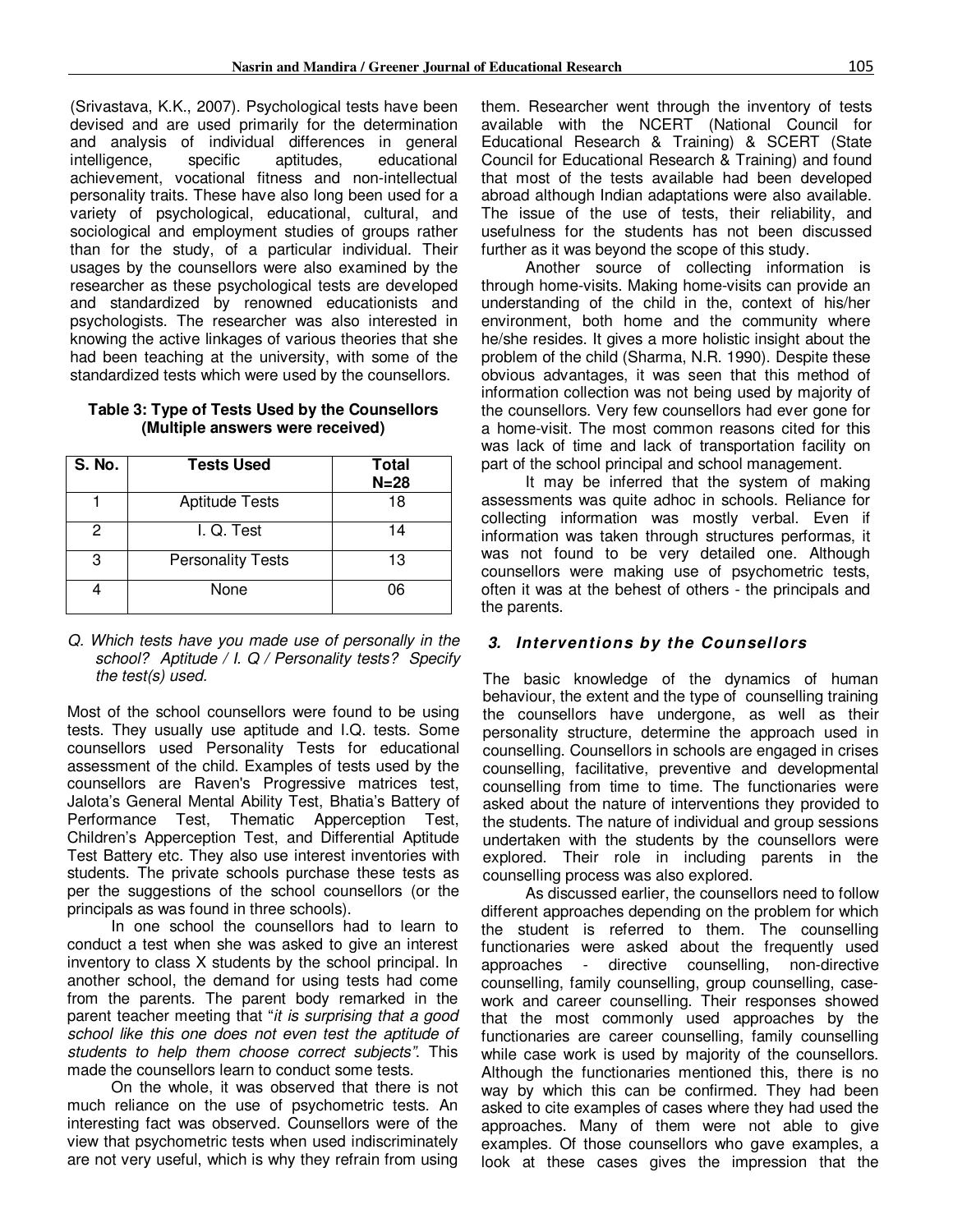responses given by them may not be very authentic. The following examples reflect this.

Case work - In this approach, usually some service is given to the client in addition to counselling. When the functionary was asked to cite a case the following example was given: *Anxiety problem of a child during examination was sorted out using this approach.* The Counsellor had not met the parents or provided any other service, yet the counsellor mentioned that case-work approach had been used. Therefore, nothing conclusive may be inferred from their responses.

Another important intervention is taking initiatives to involve parents in the counselling process. Family/parent and school partnerships are a major key in achieving educational success. A child's problematic behaviour is frequently an indication that the family may be experiencing a difficult period. If parents are themselves worried about some problem of their own, they would be unable to help their children. Through close interactions in an environment that is less formidable, there can be some useful learning on either side. There is no other better way to understand problems of the family rather than by paying a visit to the home of the child (Agrawal, R. (2007). In addition to helping in assessment of a problem, home-visits can also be very useful for the counselling intervention. The practice of home visits is based on the belief that parents are usually the most caring and consistent persons in the lives of children. Sometimes, these parents have less access to parenting role models. This can be taught to them through interactions so that their child's development can be monitored and enhanced. Besides parents, the teachers of children facing problems also benefit from the information provided through home visits. Home-visits provides them with useful inputs about the special needs of the children. There are other issues involved with home visits. Among others, mutual consent regarding the visit and the expertise of the professional making the visit are most important (Mussen, T. 1990). If any of these factors are overlooked, home visits can prove counterproductive as may be seen in the following example cited by a counsellor.

*A counsellor was sent for a home-visit to collect information about a child who had been referred for counselling. The very next day, the mother of the child came to the school with a complaint that this person from the school had caused embarrassment for their*  family. She went around in the colony asking for their *address and telling them that she had come from the school of the child. Later on many neighbours came to ask her why a lady from school had visited their house since it is not a common practice for the school staff to visit the students. Instead of helping the child, this home visit enhanced the problem.* 

Therefore a visit is useful if it is mutually agreeable and the purpose of the visit is clarified. Despite the advantages, home-visits are not made by the counsellors very often as discussed earlier. However, whenever they want to make these visits, they get little support from school. They either use the school transport for making these visits or visit by their personal vehicles. In both the cases, the counsellors had shown their displeasure.

The counselling process is not limited to having sessions with the student only (Hussain, S., 2015). It also includes interventions with the teachers, parents and the peer group. With the students too, it may take different forms. Researcher focused briefly on the intervention by the counsellors other than holding individual counselling sessions. Although all these are related to the counselling process - both therapeutic and preventive - these have been discussed separately also. Individual counselling sessions are held for both dealing with personal problems and giving information. A few examples of the nature of help given to students have been cited. These are illustrations and not case studies, and hence should be treated as particular example only.

#### *Example 1*

In one of the private school, the counsellor after realizing that the students required help in getting details about different courses invited an NGO to hold an exhibition in school where information regarding different careers was given to the students. After the students appeared for the exams of class XII, some of them came back to school requesting for assistance in getting forms for certain courses. After doing some legwork she was able to get the forms for the students which were very helpful for them since due to ignorance nobody in their family was forthcoming in helping the children.

#### *Example 2*

This case is about a student, who was referred for destructive behaviour in class. This child belonged to a broken home. His father had left the house with another woman after cheating a few people monetarily. This child had developed immense hatred for his father and felt that he must have enough power to handle the problems of his family. Ostensibly a 'tough nut to crack' he broke down while talking to the counsellor. With the help of teachers and the principal, the counsellor could help the student in attending counselling sessions and was able to overcome his aggression.

#### *4. Time for Counselling*

With the involvement of the counsellors in a myriad of activities, how much time are they actually able to spend on counselling? Counselling work involves several tasks related to diagnostic, curative, and preventive aspects. These are – assessment, meeting the students, teachers and parents to discuss the problems, maintaining case records and organizing preventive programmes. All these aspects were kept in mind while ascertaining the time they spend on counselling students.

Before doing so, it was considered useful to understand as how much time is required to take up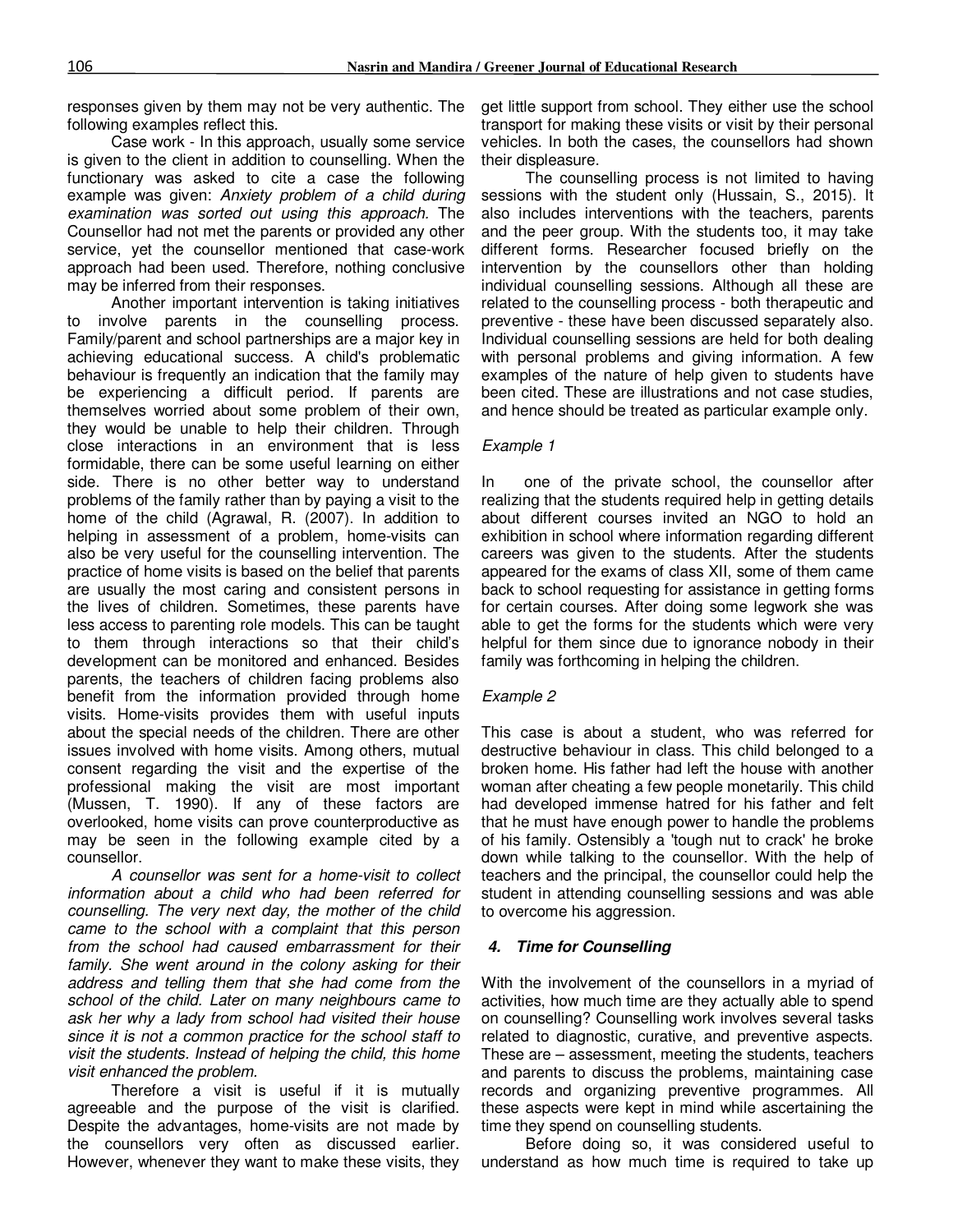individual session. Review of literature did not help much in benchmarking the time required for counselling individual cases. In the absence of data, recommending the average time required for counselling a child, researcher explored the existing data in other agencies engaged in counselling work. Two agencies were contacted for this purpose. They were NIPCCD (National Institute of Public Cooperation and Child Development) and a Faridabad based NGO, *"Samvad"* for Personal and Family Counselling.

A study had been conducted by the Child Guidance Centre (CGC) at NIPCCD in the year 2012 in which a detailed review of counselling work was done of cases from year 2001 to 2010 from 12 CGCs all over the country. According to the survey, the average amount of time spent on a counselling case was three hours and 22 minutes in a month. Therefore, on an average, if a counsellor is handling five cases in a week (one a day), approximately 15 hours of counselling would be required. Similarly, the researcher visited a counsellor from *Samvad* (Communication), an NGO in Faridabad district of Haryana. According to her, they take about 3 hours for a short-term case, 7-8 hours for a moderate case and about 15 hours of counselling for a long-term case. Keeping these two sources as the focal point, the actual numbers of hours spent by the counsellors on counselling work were assessed. Results are very revealing as can be seen in table 4.

| S. No. | <b>Proportion of Time Devoted to Counselling</b> | Total<br>$N=28$ | Percentage |
|--------|--------------------------------------------------|-----------------|------------|
|        | Less than Half                                   | 12              | 42.85      |
|        | More than Half                                   |                 | 25.0       |
| ≏      | Insignificant                                    |                 | 21.42      |
|        | Half                                             |                 | 10.71      |

#### **Table 4: Time Devoted to Counselling by the Counsellors**

*Q. Generally what proportion of your time do you spend on counselling children in school? More than half/half/ less than half/ insignificant*

Most counsellors (42.85%) were spending less than half of their working hours on counselling work. A large number of functionaries (21.42%) were spending

insignificant time on counselling work. This may appear to be exaggerated. A total of 35.71 % functionaries spend half or more than half of their time in counselling work. They were asked specifically about the number of hours spent on the activities listed by them. The amount spent on counselling work was then compiled.

| <b>S. No.</b> | <b>Hours Spent On Counselling Per Week</b> | Total<br>$N=28$ |
|---------------|--------------------------------------------|-----------------|
|               | Less than 6 hours                          | 10 (35.71 %)    |
| 2             | 6-10 hours                                 | 10 (35.71 %)    |
| 3             | 11-15 hours                                | 6(21.72%)       |
| 4             | More than 15 hours                         | $2(7.14\%)$     |

#### *Q. Out of the—working spent per week, how much time are you able to devote to the activities (listed by you) in school?*

Normally the school hours extend to about 30-35 hours a week or 120-140 hours per month depending on the number of working days in the week. Within these hours, the functionaries are required to take up all the other activities also. In terms of number of hours, significant number of counsellors spends less than 6 hours in a week on counselling work (Table 5). With this much time available for counselling, they would be unable to counsel more than 6-7 students in a month or 60-70 children in a year (taking about 10 months as working

period in schools excluding the vacation time). The average number of children in a school is about 2500. Even by a conservative estimate of five percent children requiring the intervention of a professional is taken, the number of referrals to the counsellors would be about 125. As seen this number varied from 6-200. This reflects the inadequacy of time spent on counselling.

In addition to taking counselling sessions, other supportive activities need to be undertaken like history taking, maintaining records, review of cases from time to time and planning strategies for preventive work (Narayan Rao, S. 2010). Taking up these aspects would further reduce the time spent by the functionaries on counselling. This raises a serious question about the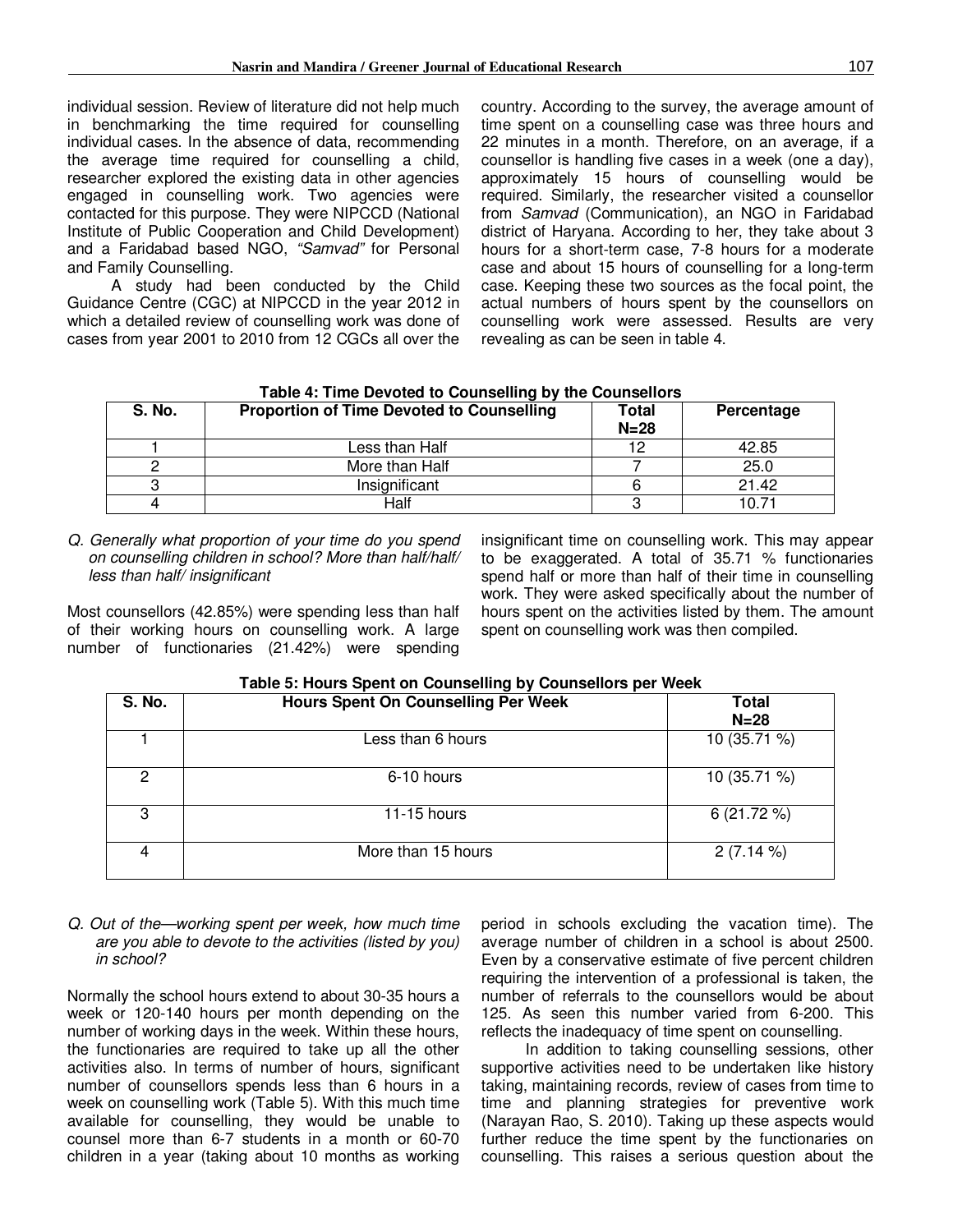capacity of the counsellors to reach out to all students needing help. Even if they are able to reach out to all of them, the efficacy of counselling sessions for the children would be questionable.

It was further noted that there is no specific time allocated for counselling in the school time-table. All counsellors call the students in non-teaching periods like Physical Education, Library, Music or when some subject teachers are absent. Most of the time the students do not like to miss these periods and are reluctant to come as these are the only periods that students think provide them some leisure time in the school. Although 24 out of 28 functionaries told that they get support from the teachers when a student was called during a teaching period, they are themselves hesitant to call the child especially when the child is having academic problems also. So they usually call student in non-teaching periods.

Very few counsellors had called the students before or after school hours. This happens only in case where the child is able to commute independently or if the parent is willing to organize it. Many-a-times students are eager to discuss their problems but the counsellor is not available as illustrated in the following examples cited during the *Focused Group Discussion* (FGD):

*One student from a school met the researcher after the group discussion to talk about her personal problem which she could not express before others. When asked as to why she did not discussed it with the counsellor, the researcher was told that she went to her room quite a few times but she was not available, so she kept quiet about it. This was concerning interpersonal relations with a member of the opposite sex.* 

*In another discussion, the students pointed out that it is very embarrassing for them when someone comes in a teaching period and announces in the class 'so and so' the counsellor wants to meet you. As soon as this is announced, there are smiles on many faces. They were of the opinion that students who wish to meet the counsellor should go on their own and not to be summoned in this manner during teaching periods. Sometimes when a student has not done some work in the class, the teachers take students to the counsellor with a request 'please counsel him/her'. This can only cause more humiliation to the child. The time should be mutually decided by the counsellor and the counselee and not imposed on them.* 

This implies that the students would not be able to meet the counsellor when they desire and may be forced to meet him/her even when they don't want to. Students were not happy with the idea of having to give up their non-teaching periods for counselling work. The counselling sessions may also get disturbed in between or end abruptly with the ring of the bell. A lot of time is also wasted in getting permissions from the subject teachers for meeting the counsellor, since they need to be informed. The schools work out different systems. One of the counsellors has got permission slips printed and only when the students show that slip to the teacher, they are allowed to meet the counsellor. Thus, simply

meeting the Counsellors is a difficult task for the students. Besides, the manner in which the child meets the counsellor is not always comfortable to the child. If the child comes to the counsellor feeling uncomfortable in the first place, it indeed is not a very good beginning.

#### *5. Space for Counselling*

The counsellors need a suitable environment where the skills can be practiced. In the context of the school also, availability of space is of vital importance. It is here that the counsellors meet with the students, parents and teachers, individually or in a group. The place where counselling is carried out should have a few basic requisites. The counsellor should have a room available, spacious enough but not too large. It should have minimum furniture where the counsellor can sit with the clients preferably without a table in between them so as to make the best use of body language also (Yamano, N. 2011). There should not be too many distractions (posters, pictures etc.) around so that the concentration is not lost during discussions. The room should be bright and functional with filing cabinets around so that information required by the counsellors is handy. Since the clients come to discuss problems, there should be enough room for privacy. The place should also not be too noisy so that discussions can take place without disruptions. Ideally, this is what the counselling functionaries should have as a minimum infrastructural support from the school (Chaube, S.B., 2010).

It was observed that 17 out of 28 counsellors had a room exclusively for them for counselling. In some schools, the rooms given to the counsellors were quite large with enough scope to conduct activities with the younger students also. In some others, although they had an exclusive room for themselves, it was too small; for example a small covered area under the staircase. Being so small, it was stacked with notebooks, files and other school records thus making it appear even more congested and cramped up. However, this was better than having a make shift room or no room at all.

Some counsellors had a functional cabin either a partitioned (wooden or glass) veranda, laboratory or even staff rooms. In one school, a room had been partitioned into two but the partition did not extend till the ceiling. This meant that the conversation in one room could be easily heard in the other one. Although the rooms were spacious enough, they lacked privacy which is very crucial for counselling sessions. This certainly did not make a good setting for counselling work especially in the school, where the student had to cross the staff room to be able to reach to the counsellor's portion. It was an equally uncomfortable setting where students work in the laboratory and those who wish to meet the counsellor has to enter the room in full view of others.

It was still worse for the remaining three counsellors who had no room for counselling and are constantly searching for empty classrooms where they can sit and talk to students. When not counselling, they sit in staff rooms where the students might hesitate to go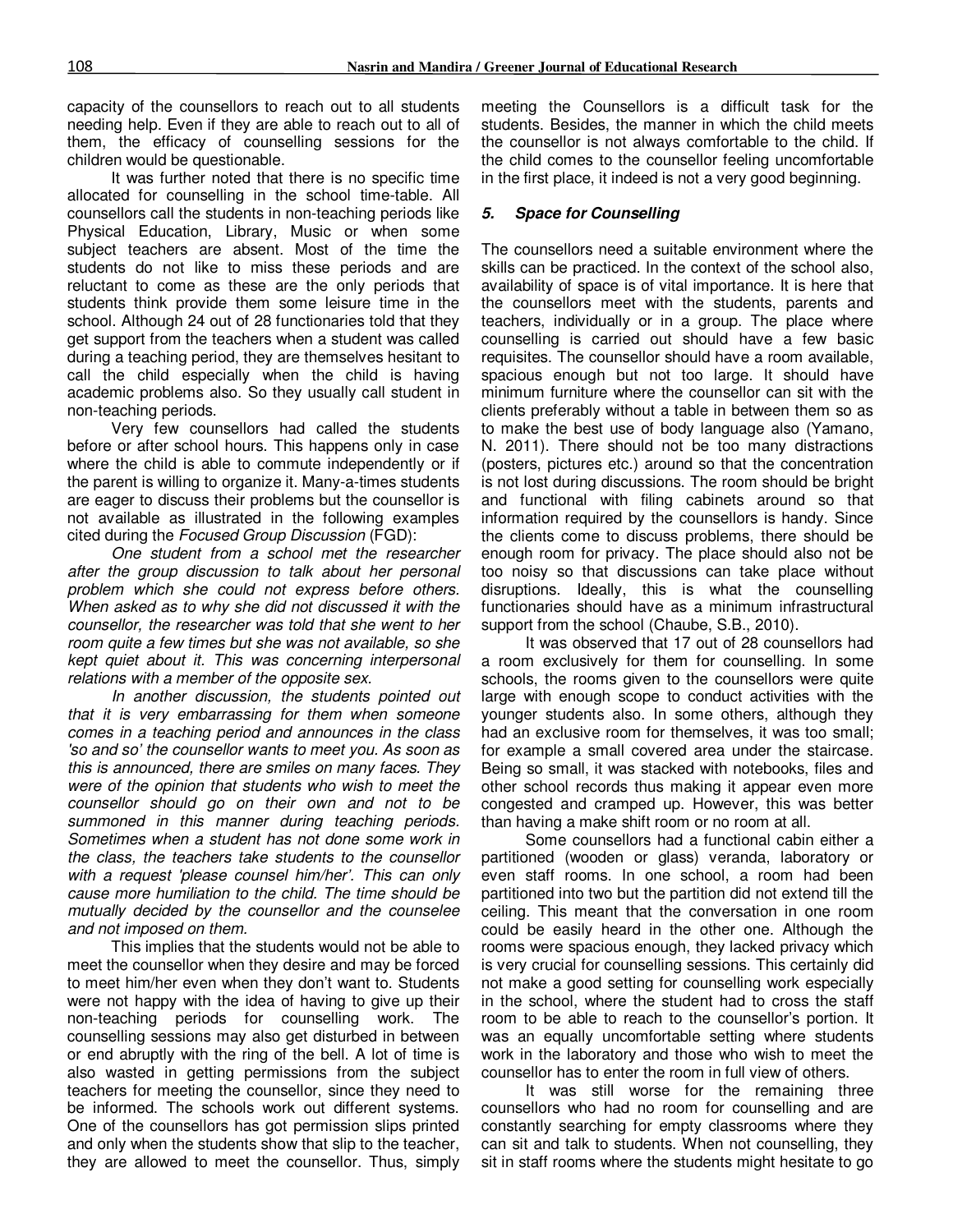and meet the functionary on their own, if they wish to. One school principal had got the counsellor's room converted into a second staff room because the first staff room was falling short of accommodating all the staff members. Having a separate room, where students have the access, without too many eyes prying upon them, can have only advantages as illustrated in the following example cited by one the counsellor under study:

*The boys of class XI (Commerce) wanted to know about AIDS and initially they used to hesitate talking to the counsellor about it. Later on when the counsellor put up some posters in her room, they felt free and less inhibited about it and even discussed sex related matters.* 

Therefore it was seen that not all the counsellor were given suitable space for counselling in the schools. This is the minimum support that can be given by the schools to carry out counselling sessions. Even this is not available to all of them. This speaks a lot about the importance accorded to these services. It shows the lack of sensitivity on the part of school authorities towards counselling services.

#### *6. Records*

The need to maintain records and literature for visibility of work is too obvious. The lack of visibility is said to represent counsellor's failure to let others know what they are doing. If counsellors fail to document their contribution to the educational process, the service is unlikely to grow. In schools, the administrative department maintains different kinds of records. Apart from those, the teachers are required to maintain the following records although it varies from school to school.

- $\checkmark$  Personal Record of students: Name, address, record of parent's occupation. It is mandatory for class teachers to keep this updated as a ready reference.
- $\checkmark$  A teacher's diary which is maintained regularly by them and shown to the principal or the supervisor from time to time.
- $\checkmark$  Record of marks obtained in different subjects every term.
- $\checkmark$  Cumulative Annual Academic record of the students.

The counsellor, on the other hand, is not expected to maintain records in all the schools. Some schools expect them to maintain diaries like the teachers, which are seen by the principals now and then. In others, cumulative records are maintained for each student for different classes. It is a very useful record to understand the progress of students over a period of time. However, this is not a standard practice in all the schools. Apart from this, the counsellors need to maintain the following records - although it is not mandatory for them to do so.

- $\checkmark$  Details of all the students referred to the counsellor- Names, class, address, telephone number (if any), who referred.
- $\checkmark$  Referral Performas which is to be filled up by those who refer the cases.
- $\checkmark$  Case history, giving some details of the client and individual action plan.
- $\checkmark$  Assessment sheets of tests conducted, if any.
- $\checkmark$  Details of sessions taken with the client.
- $\checkmark$  Assessment sheets, if professional help outside the school is to be taken.

Ideally, these records should be maintained by all the counsellors. However, it was found that most counsellors working in schools under study are not maintaining these. The most common reason cited for this was lack of time.

In schools where the counsellor are allotted regular periods to go to classes, maintain a diary, which is shown and submitted to the principal regularly. This gives an account of the activities undertaken up by them. It is important to keep individual case records to monitor the progress made in each case. Although half of the counsellors interviewed mentioned that they did keep records, in most cases it was found that these records were mere jottings in a diary. While four schools had a formal system of writing the case records, it was being properly maintained only by one of them.

There was no system of sharing information in writing with the teachers. The counsellors felt that they would not like to give details of the students' problems to other teacher in order to maintain the all-important clause of confidentiality. Most of the work done by them is communicated verbally and selectively to the principals and the teachers. As will be discussed later, many teachers feel that the feedback is irregular and unsystematic. Being in the same school, it may give an impression to the teachers that the functionaries have less workload since no records are expected of them. Their work becomes less visible and transparent. The other disadvantage is that in case there is a change of counsellor in school, the new one will have no clue about the old cases and continuity will be lost. Lastly, even for their own information, it is always better to refer to some notes to assess the progress made. For want of adequate written information, this aspect gets neglected and hence the whole process receives a setback. On the whole this aspect of counselling was found to be very inadequate by the researcher and definitely needs improvements.

An overview of the responses given by the counsellors regarding various aspects of counselling functions brought out significant finding. Ostensibly, more cases are referred to the functionaries for career related and academic problems. It is true that many problems of the students are related to academics—the manner in which they are taught, importance given to students according to their ability to perform in studies, both by the teachers and the parents and their struggle to perform well. It is hoped that this research based